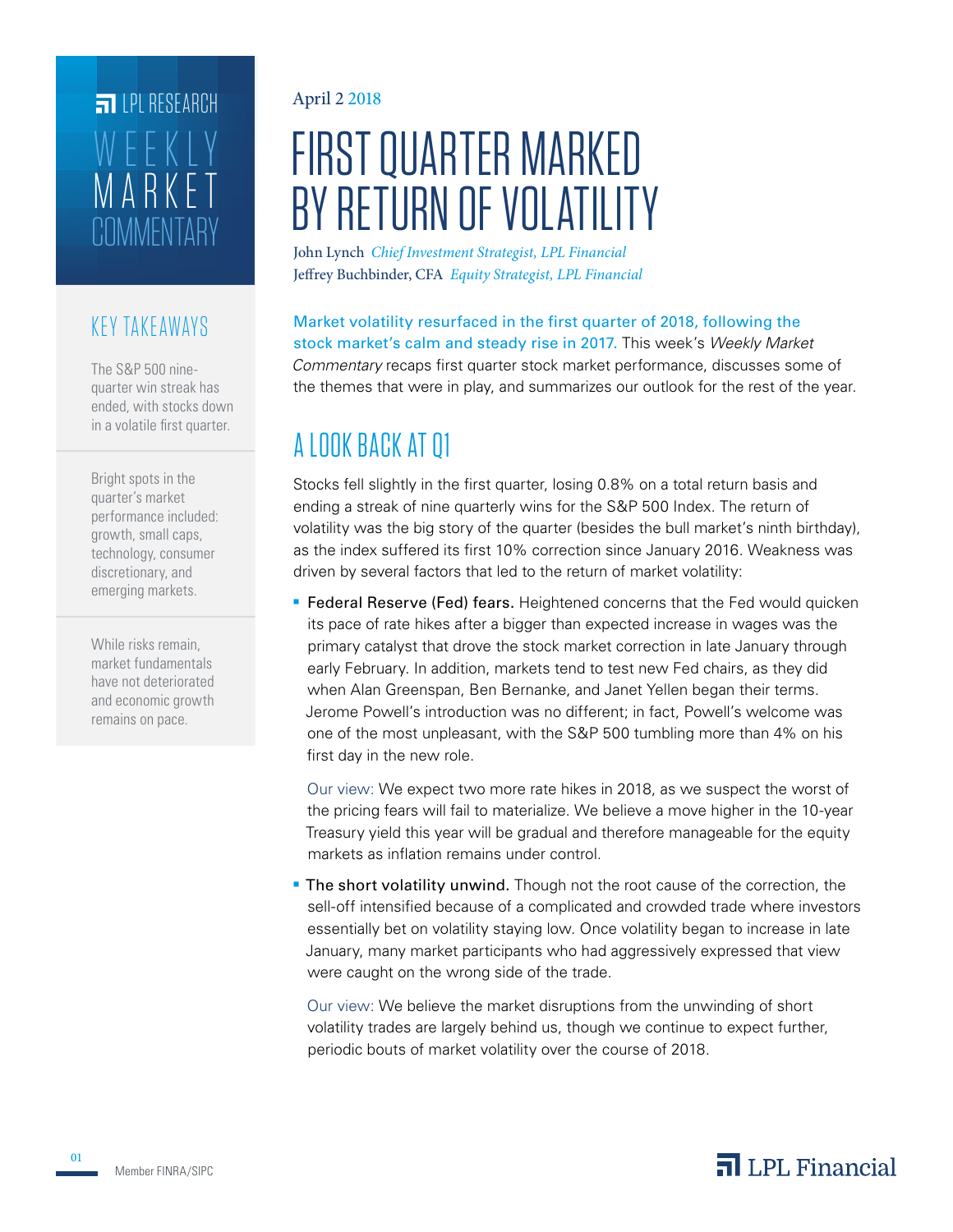**Escalating trade tensions.** If an aggressive Fed is perhaps risk number one for this market, protectionist trade policy is probably "1A." Trade tensions escalated in March after several "tit for tat" tariffs from the United States, on an estimated \$50 billion in Chinese goods, and from China, though only on about \$3 billion in American goods. Though a full-blown trade war appears unlikely, uncertainty over trade measures and potential retaliatory actions may continue to weigh on investor sentiment. As discussed last week, we believe both sides have the willingness and wherewithal to negotiate.

Our view: Bilateral negotiations with China may prevent an all-out trade war. We are encouraged by the relatively small economic impact of the announced tariffs (approximately \$40 billion) relative to the amount of fiscal stimulus going into the economy this year (estimated \$700–800 billion).

**Soft first quarter economic data.** Investors have gotten used to this seasonal pattern (as discussed in this week's *Weekly Economic Commentary*), so weaker first quarter data seems to have done little to change growth or inflation expectations among market participants. The latest drop in Treasury yields may have been driven more by trade tensions than expectations that the slower pace of economic growth reflected in first quarter data would continue.

Our view: We expect economic growth to accelerate in the second quarter, after a soft patch in the first quarter, as the impact of the new tax law kicks in and weather-related and other seasonal quirks in the data reverse.

**Technology privacy and regulatory concerns.** Privacy-driven regulatory concerns contributed to technology sector weakness during the latter half of March, even though the sector still outperformed during the first quarter thanks to a strong January, February, and early March. Despite the strong quarter overall, technology's

volatile March performance weighed on investor sentiment and, because of the sector's substantial weight, dragged down the broad indexes.

Our view: We continue to favor the technology sector for its strong earnings growth, leverage to capital spending, and several powerful business trends, e.g., mobility, cloud computing, and artificial intelligence, as well as the sector's significant cash hoards overseas that are now being repatriated at reduced tax rates.

# WHAT WORKED

Keeping those factors that contributed to the backdrop in mind, below is a quick overview of the asset classes and sectors that performed best within the equity market during the first quarter [Figure 1]:

**Growth continued its long run.** Growth style outperformance, which has lasted the better part of 10 years, continued in the first quarter, based on the Russell style indexes. The top-performing sectors, technology and consumer discretionary, are both categorized as "growth" sectors, while value sectors including energy, financials, and utilities all lagged (though financials only marginally).

Our view: We expect to see a reversal in this trend in 2018 and the start of value outperformance as the performance of the financials sector potentially improves.

**Small caps slightly outpaced large and mid**caps. After lagging throughout much of 2017, the market finally began to recognize the relatively larger benefit from tax reform generally enjoyed by small cap companies. Escalating trade tensions also played a role, as smaller companies tend to be more domestically focused than their larger cap counterparts.

Our view: We continue to recommend above-benchmark weightings in small caps, where appropriate.

# $\overline{\mathbf{a}}$  LPL Financial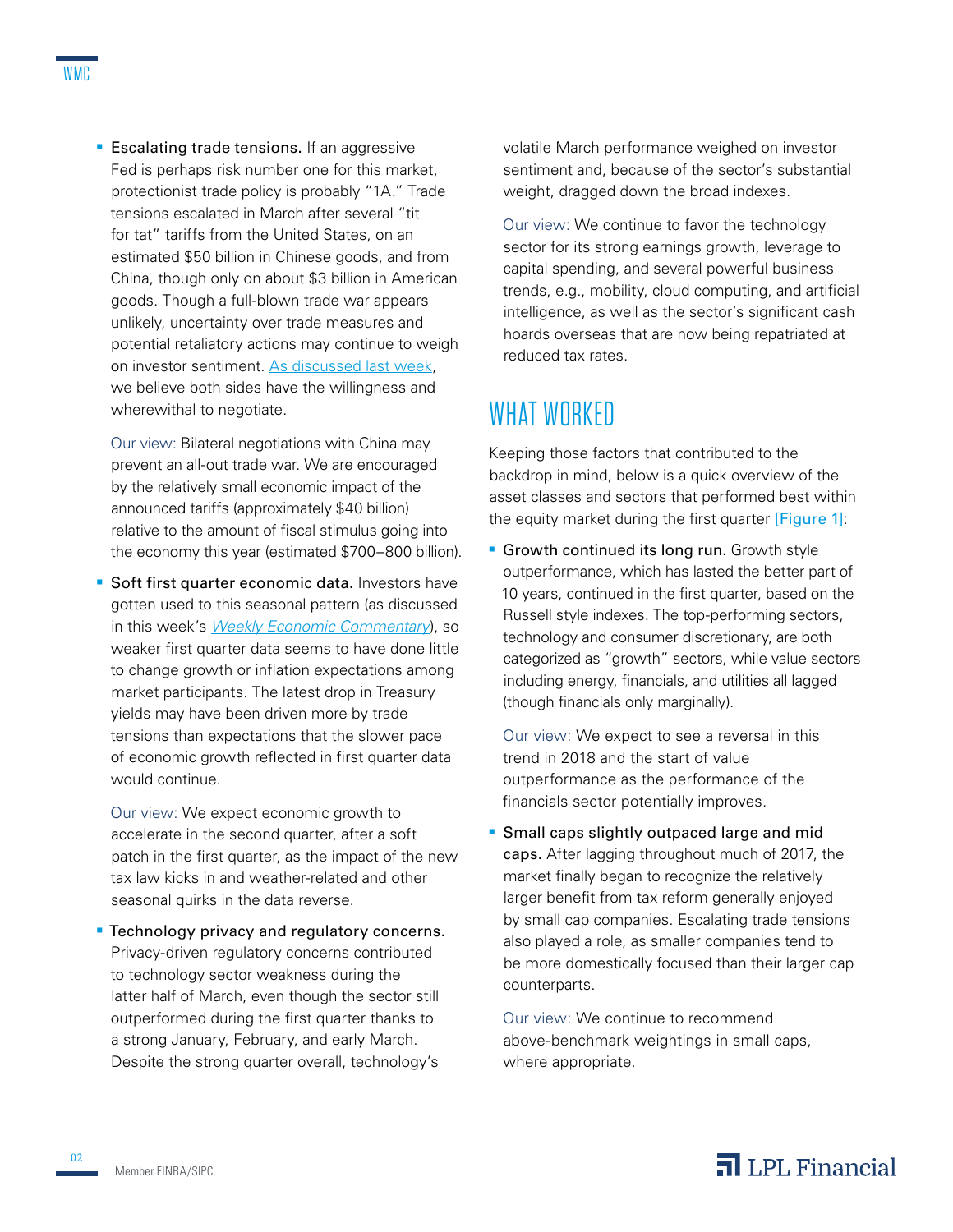**Emerging markets (EM) outperformed** developed foreign. EM equities benefited from strength in Brazil, Russia, and Taiwan, and a weak U.S. dollar, which enabled the asset class to generally shrug off global trade risk and outperform both the MSCI EAFE and S&P 500 indexes. Disappointing economic data weighed on European markets, particularly in Germany, while ongoing Brexit negotiations and strength in the British pound hurt the United Kingdom.

Our view: We continue to favor EM over developed foreign equities.

# **CONCLUSION**

After a great start to the year, the increased volatility over the past two months has been slightly unnerving for many investors. However, just because stocks were down in the quarter—and not by much—that does not mean that market fundamentals have deteriorated. While we acknowledge the risk associated with protectionist U.S. trade policy, we continue to expect accelerating economic growth this year, in large part due to the effects of the new tax law, which could give earnings a significant boost. We believe still-contained inflation and low interest rates are supportive of stock valuations at current levels. We reiterate our year-end fair value S&P 500 target of 2950–3000, representing a double-digit return for the year. We continue to recommend equity positioning that favors cyclical sectors, small caps, EM, and value over growth. $* \blacksquare$ 



### **1 GROWTH AND TECHNOLOGY LED MARKETS IN FIRST QUARTER 2018**

#### Source: LPL Research, FactSet 03/29/18

All indexes are unmanaged and cannot be invested into directly. Unmanaged index returns do not reflect fees, expenses, or sales charges. Index performance is not indicative of the performance of any investment. All performance referenced is historical and is no guarantee of future results. Because of their narrow focus, specialty sector investing, such as healthcare, financials, or energy, will be subject to greater volatility than investing more broadly across many sectors and companies.

### $\overline{\mathbf{a}}$  LPL Financial

03